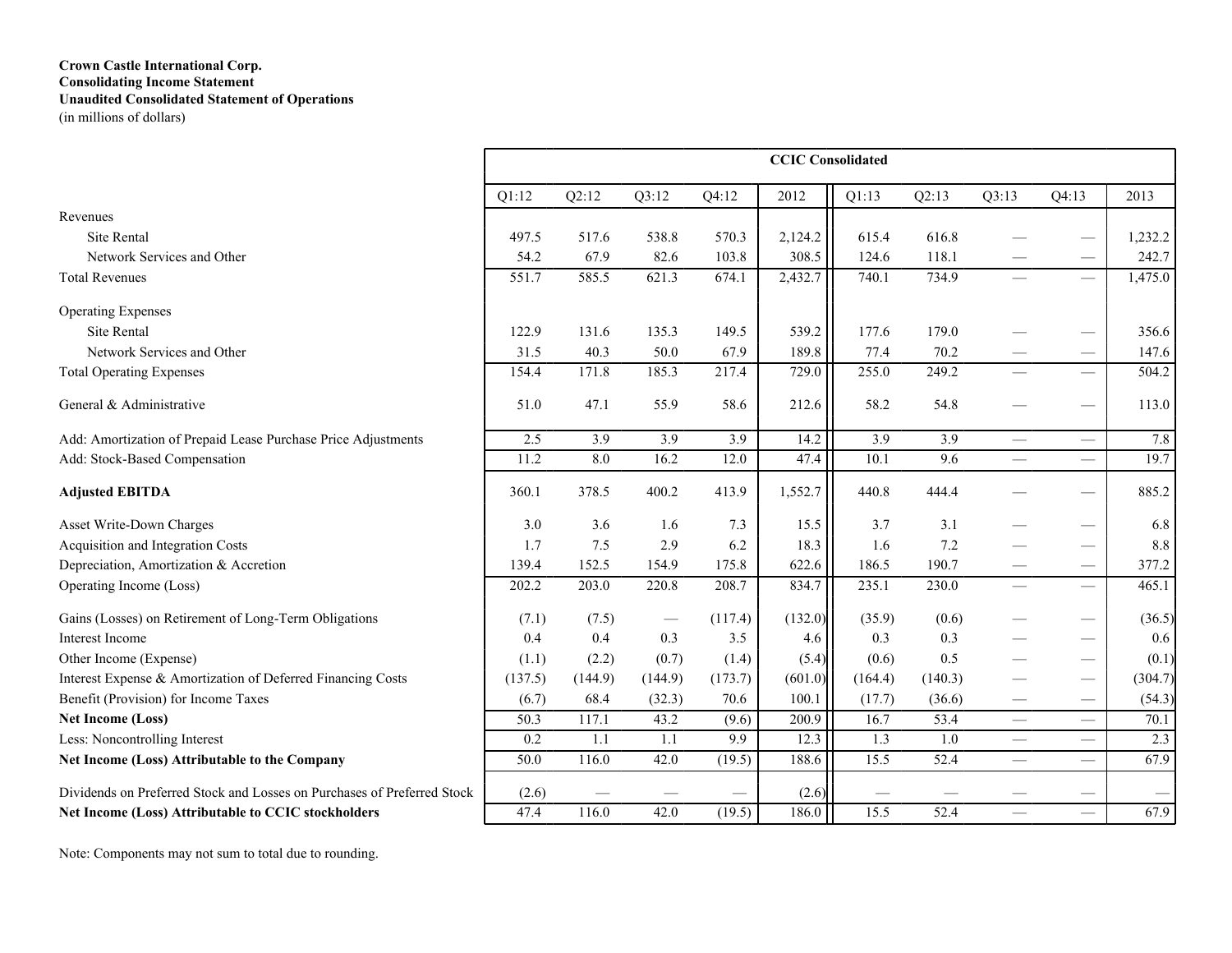### **Crown Castle International Corp. Consolidating Income Statement Unaudited Consolidated Statement of Operations** (in millions of dollars)

|                                                               |         |                  |                  |                  | <b>CCUSA</b> |                  |                  |                               |                                 |                               |
|---------------------------------------------------------------|---------|------------------|------------------|------------------|--------------|------------------|------------------|-------------------------------|---------------------------------|-------------------------------|
|                                                               | Q1:12   | Q2:12            | Q3:12            | Q4:12            | 2012         | Q1:13            | Q2:13            | Q3:13                         | Q4:13                           | 2013                          |
| Revenues                                                      |         |                  |                  |                  |              |                  |                  |                               |                                 |                               |
| <b>Site Rental</b>                                            | 468.1   | 487.8            | 507.2            | 537.9            | 2,001.0      | 581.3            | 583.6            |                               |                                 | 1,164.9                       |
| Network Services and Other                                    | 47.0    | 62.0             | 78.3             | 98.0             | 285.3        | 117.9            | 113.1            |                               |                                 | 231.0                         |
| <b>Total Revenues</b>                                         | 515.1   | 549.8            | 585.5            | 635.9            | 2,286.3      | 699.1            | 696.6            |                               |                                 | 1,395.7                       |
| <b>Operating Expenses</b>                                     |         |                  |                  |                  |              |                  |                  |                               |                                 |                               |
| Site Rental                                                   | 113.9   | 123.1            | 126.1            | 140.6            | 503.7        | 167.6            | 169.2            |                               |                                 | 336.8                         |
| Network Services and Other                                    | 26.8    | 36.8             | 46.6             | 63.5             | 173.8        | 71.8             | 66.0             |                               |                                 | 137.8                         |
| <b>Total Operating Expenses</b>                               | 140.7   | 159.9            | 172.7            | 204.1            | 677.4        | 239.4            | 235.3            |                               |                                 | 474.7                         |
| General & Administrative                                      | 43.7    | 41.5             | 50.5             | 49.3             | 184.9        | 52.6             | 49.2             |                               |                                 | 101.8                         |
| Add: Amortization of Prepaid Lease Purchase Price Adjustments | 2.5     | $\overline{3.9}$ | $\overline{3.9}$ | $\overline{3.9}$ | 14.2         | $\overline{3.9}$ | $\overline{3.9}$ | $\overline{\phantom{0}}$      | $\overline{\phantom{0}}$        | 7.8                           |
| Add: Stock-Based Compensation                                 | 9.0     | 8.1              | 16.3             | 8.4              | 41.8         | 10.0             | 9.4              | $\overbrace{\phantom{12333}}$ | $\overline{\phantom{0}}$        | 19.4                          |
| <b>Adjusted EBITDA</b>                                        | 342.3   | 360.3            | 382.6            | 394.8            | 1,480.0      | 421.0            | 425.5            |                               |                                 | 846.5                         |
| Asset Write-Down Charges                                      | 3.0     | 3.6              | 1.5              | 7.0              | 15.2         | 3.6              | 3.0              |                               | $\hspace{0.05cm}$               | 6.6                           |
| Acquisition and Integration Costs                             | 1.7     | 7.5              | 2.9              | 6.2              | 18.2         | 1.6              | $7.0\,$          |                               | $\hspace{0.05cm}$               | 8.6                           |
| Depreciation, Amortization & Accretion                        | 131.6   | 144.8            | 147.2            | 167.8            | 591.4        | 179.1            | 183.3            |                               |                                 | 362.4                         |
| Operating Income (Loss)                                       | 194.4   | 192.5            | 210.8            | 201.5            | 799.1        | 222.8            | 218.8            |                               |                                 | 441.6                         |
| Gains (Losses) on Retirement of Long-Term Obligations         | (7.1)   | (7.5)            |                  | (117.4)          | (132.0)      | (35.9)           | (0.6)            |                               | $\hspace{0.1mm}-\hspace{0.1mm}$ | (36.5)                        |
| Interest Income                                               | 0.2     | 0.3              | 0.2              | 3.4              | 4.1          | 0.2              | 0.2              | $\equiv$                      |                                 | 0.4                           |
| Other Income (Expense)                                        | 4.3     | 2.8              | 3.8              | 3.1              | 13.9         | 3.8              | 4.8              |                               |                                 | 8.6                           |
| Interest Expense & Amortization of Deferred Financing Costs   | (137.5) | (144.9)          | (144.9)          | (173.7)          | (601.0)      | (164.4)          | (140.3)          |                               | $\hspace{0.05cm}$               | (304.7)                       |
| Benefit (Provision) for Income Taxes                          | (6.2)   | 68.9             | (31.9)           | 29.3             | 60.1         | (15.6)           | (34.3)           | $\hspace{0.05cm}$             |                                 | (49.9)                        |
| Net Income (Loss)                                             | 48.1    | 111.9            | 38.0             | (53.8)           | 144.3        | 10.9             | 48.7             | $\overbrace{\phantom{12333}}$ | $\equiv$                        | 59.6                          |
| Less: Noncontrolling Interest                                 | (0.2)   | (0.1)            |                  |                  | (0.3)        |                  | $\qquad \qquad$  |                               | $\overline{\phantom{0}}$        | $\overbrace{\phantom{13333}}$ |
| Net Income (Loss) Attributable to the Company                 | 48.4    | 112.0            | 38.0             | (53.8)           | 144.6        | 10.9             | 48.7             | $\qquad \qquad$               |                                 | 59.6                          |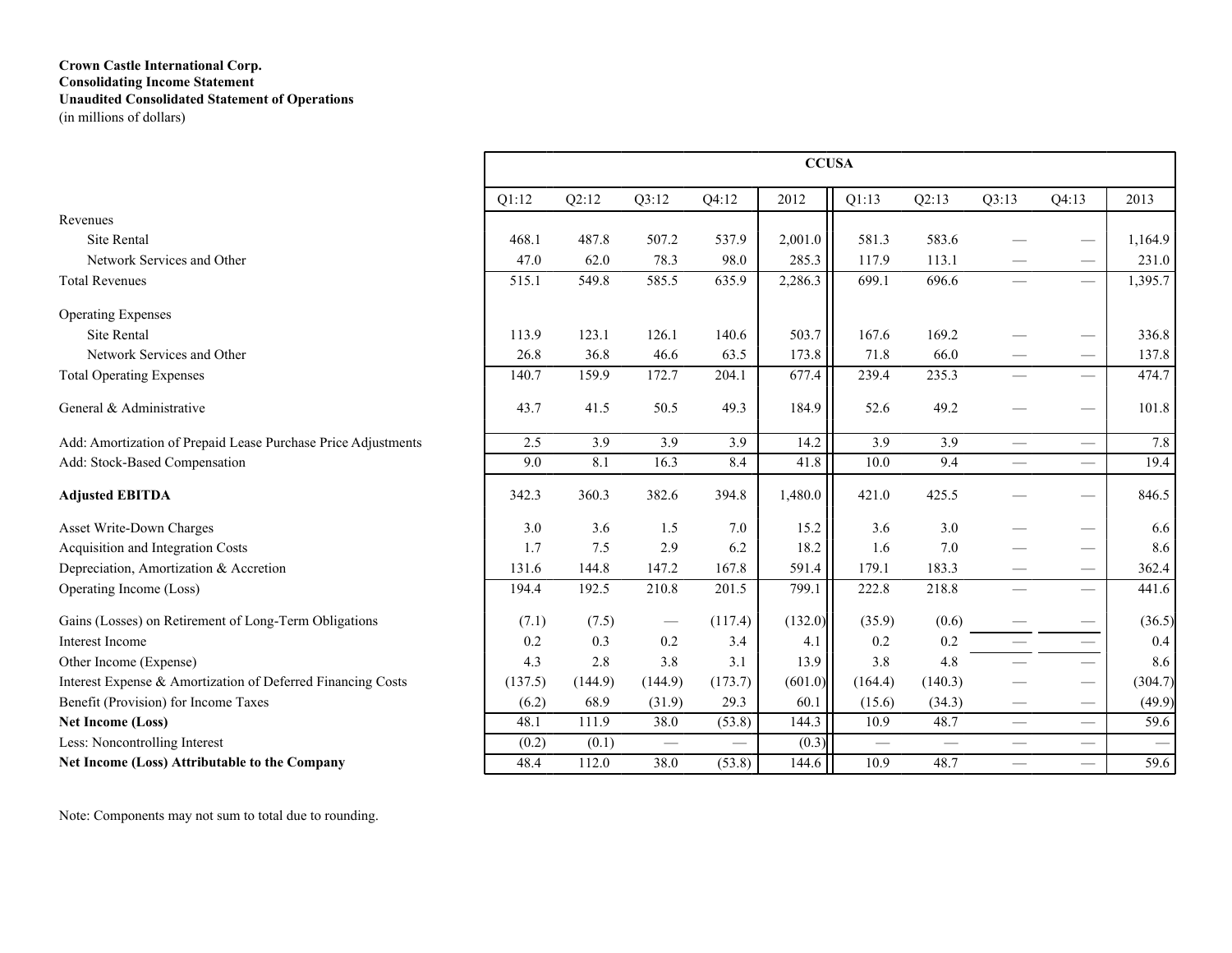### **Crown Castle International Corp. Consolidating Income Statement Unaudited Consolidated Statement of Operations** (in millions of dollars)

|                                                               |          |                          |                 |                               | <b>CCAL</b> |                          |       |                               |                                 |                               |
|---------------------------------------------------------------|----------|--------------------------|-----------------|-------------------------------|-------------|--------------------------|-------|-------------------------------|---------------------------------|-------------------------------|
|                                                               | Q1:12    | Q2:12                    | Q3:12           | Q4:12                         | 2012        | Q1:13                    | Q2:13 | Q3:13                         | Q4:13                           | 2013                          |
| Revenues                                                      |          |                          |                 |                               |             |                          |       |                               |                                 |                               |
| <b>Site Rental</b>                                            | 29.4     | 29.8                     | 31.5            | 32.4                          | 123.1       | 34.1                     | 33.3  |                               |                                 | 67.4                          |
| Network Services and Other                                    | 7.2      | 5.9                      | 4.3             | 5.8                           | 23.2        | 6.8                      | 5.0   |                               | $\hspace{0.1mm}-\hspace{0.1mm}$ | 11.8                          |
| <b>Total Revenues</b>                                         | 36.7     | 35.7                     | 35.8            | 38.2                          | 146.3       | 40.9                     | 38.3  | $\equiv$                      | $\equiv$                        | 79.2                          |
| <b>Operating Expenses</b>                                     |          |                          |                 |                               |             |                          |       |                               |                                 |                               |
| Site Rental                                                   | 8.9      | 8.5                      | 9.3             | 8.9                           | 35.6        | 10.0                     | 9.8   |                               | $\hspace{0.05cm}$               | 19.8                          |
| Network Services and Other                                    | 4.7      | 3.4                      | 3.4             | 4.4                           | 16          | 5.5                      | 4.2   |                               | $\overbrace{\qquad \qquad }^{}$ | 9.7                           |
| <b>Total Operating Expenses</b>                               | 13.6     | 11.9                     | 12.7            | 13.3                          | 51.6        | 15.5                     | 13.9  |                               | $\overline{\phantom{0}}$        | 29.4                          |
| General & Administrative                                      | 7.3      | 5.5                      | 5.4             | 9.4                           | 27.7        | 5.7                      | 5.6   |                               |                                 | 11.3                          |
| Add: Amortization of Prepaid lease Purchase Price Adjustments | $\equiv$ | $\equiv$                 |                 | $\qquad \qquad$               |             | $\overline{\phantom{m}}$ |       |                               |                                 | $\overbrace{\phantom{12333}}$ |
| Add: Stock-Based Compensation                                 | 2.1      | $\overline{\phantom{m}}$ | (0.1)           | 3.6                           | 5.6         | 0.1                      | 0.2   |                               |                                 | 0.3                           |
| <b>Adjusted EBITDA</b>                                        | 17.8     | 18.2                     | 17.6            | 19.1                          | 72.7        | 19.8                     | 18.9  |                               |                                 | 38.7                          |
| Asset Write-Down Charges                                      | 0.0      |                          |                 | 0.3                           | 0.3         | 0.1                      | 0.1   |                               | $\overbrace{\qquad \qquad }^{}$ | 0.2                           |
| Acquisition and Integration Costs                             |          |                          |                 | $\overbrace{\phantom{13333}}$ | 0.1         | $\equiv$                 | 0.2   |                               | $\overbrace{\qquad \qquad }^{}$ | 0.2                           |
| Depreciation, Amortization & Accretion                        | 7.8      | 7.7                      | 7.7             | 8                             | 31.2        | 7.3                      | 7.3   |                               | $\overline{\phantom{m}}$        | 14.6                          |
| Operating Income (Loss)                                       | 7.9      | 10.5                     | $\overline{10}$ | 7.2                           | 35.6        | 12.3                     | 11.2  |                               |                                 | 23.5                          |
| Gains (Losses) on Retirement of Long-Term Obligations         |          |                          |                 |                               |             |                          |       |                               |                                 |                               |
| Interest Income                                               | 0.2      | 0.1                      | 0.1             | 0.1                           | 0.5         | 0.1                      | 0.1   |                               | $\overbrace{\phantom{13333}}$   | 0.2                           |
| Other Income (Expense)                                        | 0.0      | 0.0                      | 0.0             | 0.0                           | $0.0\,$     | 0.0                      | 0.0   |                               |                                 | 0.0                           |
| Interest Expense & Amortization of Deferred Financing Costs   | (5.3)    | (5)                      | (4.5)           | (4.5)                         | (19.3)      | (4.4)                    | (4.3) |                               |                                 | (8.7)                         |
| Benefit (Provision) for Income Taxes                          | (0.5)    | (0.5)                    | (0.4)           | 41.4                          | 39.9        | (2.1)                    | (2.3) | $\overbrace{\phantom{13333}}$ | $\overline{\phantom{m}}$        | (4.4)                         |
| <b>Net Income (Loss)</b>                                      | 2.1      | 5.2                      | 5.2             | 44.1                          | 56.6        | 5.8                      | 4.7   | $\qquad \qquad$               | $\overbrace{\qquad \qquad }^{}$ | 10.5                          |
| Less: Noncontrolling Interest                                 | 0.4      | 1.1                      | 1.1             | 9.9                           | 12.6        | 1.3                      | $1.0$ |                               |                                 | 2.3                           |
| Net Income (Loss) Attributable to the Company                 | 1.7      | $\overline{4}$           | 4.0             | 34.3                          | 44.0        | 4.5                      | 3.6   | $\overline{\phantom{0}}$      | $\equiv$                        | 8.1                           |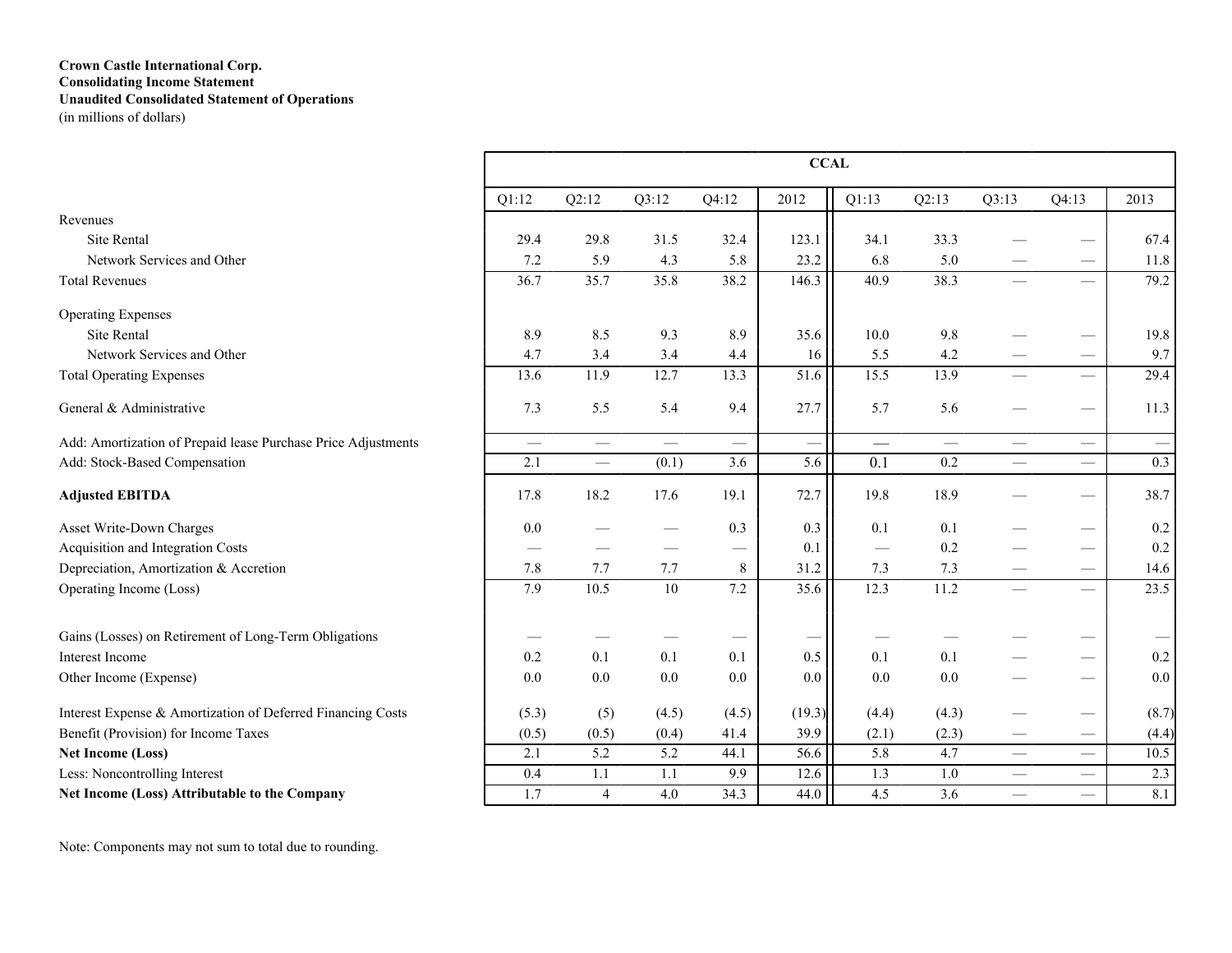### **Crown Castle International Corp. Consolidating Income Statement Unaudited Consolidated Statement of Operations** (in millions of dollars)

|                                                               |       |       |       |       | <b>Elimination Company</b> |       |       |       |                          |                                 |
|---------------------------------------------------------------|-------|-------|-------|-------|----------------------------|-------|-------|-------|--------------------------|---------------------------------|
|                                                               | Q1:12 | Q2:12 | Q3:12 | Q4:12 | 2012                       | Q1:13 | Q2:13 | Q3:13 | Q4:13                    | 2013                            |
| Revenues                                                      |       |       |       |       |                            |       |       |       |                          |                                 |
| Site Rental                                                   |       |       |       |       |                            |       |       |       |                          |                                 |
| Network Services and Other                                    |       |       |       |       |                            |       |       |       |                          |                                 |
| <b>Total Revenues</b>                                         |       |       |       |       |                            |       |       |       |                          |                                 |
| <b>Operating Expenses</b>                                     |       |       |       |       |                            |       |       |       |                          |                                 |
| Site Rental                                                   |       |       |       |       |                            |       |       |       |                          |                                 |
| Network Services and Other                                    |       |       |       |       | -                          |       |       |       |                          |                                 |
| <b>Total Operating Expenses</b>                               |       |       |       |       | $\overline{\phantom{0}}$   |       |       |       | $\overline{\phantom{0}}$ |                                 |
| General & Administrative                                      |       |       |       |       | -                          |       |       |       |                          |                                 |
| Add: Amortization of Prepaid Lease Purchase Price Adjustments |       |       |       |       |                            |       |       |       |                          |                                 |
| Add: Stock-Based Compensation                                 |       |       |       |       |                            |       |       |       |                          |                                 |
| <b>Adjusted EBITDA</b>                                        |       |       |       |       |                            |       |       |       |                          |                                 |
| Asset Write-Down Charges                                      |       |       |       |       |                            |       |       |       |                          |                                 |
| Acquisition and Integration Costs                             |       |       |       |       |                            |       |       |       |                          |                                 |
| Depreciation, Amortization & Accretion                        |       |       |       |       |                            |       |       |       |                          | $\hspace{0.1mm}-\hspace{0.1mm}$ |
| Operating Income (Loss)                                       |       |       |       |       |                            |       |       |       |                          |                                 |
| Gains (Losses) on Retirement of Long-Term Obligations         |       |       |       |       |                            |       |       |       |                          |                                 |
| Interest Income                                               |       |       |       |       |                            |       |       |       |                          |                                 |
| Other Income (Expense)                                        | (5.3) | (5.0) | (4.5) | (4.5) | (19.3)                     | (4.4) | (4.3) |       |                          | (8.7)                           |
| Interest Expense & Amortization of Deferred Financing Costs   | 5.3   | 5.0   | 4.5   | 4.5   | 19.3                       | 4.4   | 4.3   |       |                          | 8.7                             |
| Benefit (Provision) for Income Taxes                          |       |       |       |       | -                          |       |       |       |                          | $\hspace{0.1mm}-\hspace{0.1mm}$ |
| <b>Net Income (Loss)</b>                                      |       |       |       |       | -                          |       |       |       |                          |                                 |
| Less: Noncontrolling Interest                                 |       |       |       |       |                            |       |       |       |                          |                                 |
| Net Income (Loss) Attributable to the Company                 |       |       |       |       |                            |       |       |       |                          |                                 |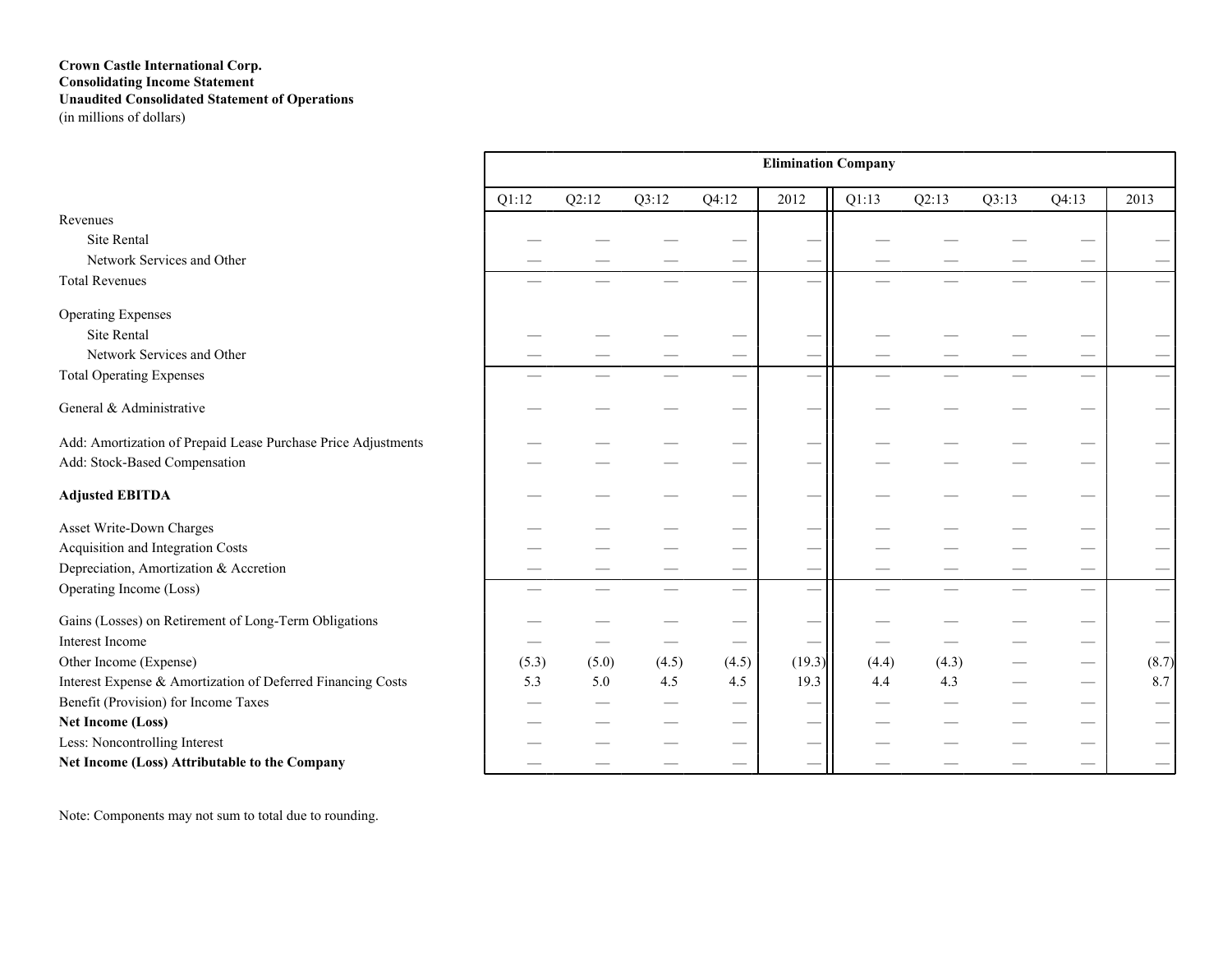|                                                                                    |          |          |          |          | <b>CCIC Consolidated</b> |          |          |       |       |      |
|------------------------------------------------------------------------------------|----------|----------|----------|----------|--------------------------|----------|----------|-------|-------|------|
|                                                                                    | Q1:12    | Q2:12    | Q3:12    | Q4:12    | 2012                     | Q1:13    | Q2:13    | Q3:13 | Q4:13 | 2013 |
| Assets:                                                                            |          |          |          |          |                          |          |          |       |       |      |
| Cash and cash equivalents                                                          | 1,063.7  | 96.2     | 118.9    | 441.4    | 441.4                    | 160.9    | 126.9    |       |       |      |
| Restricted cash                                                                    | 294      | 285      | 282.3    | 580.9    | 580.9                    | 144.5    | 166.5    |       |       |      |
| Deferred income tax assets                                                         | 87.3     | 93.9     | 78.9     | 193.4    | 193.4                    | 180.8    | 182.1    |       |       |      |
| Other current assets                                                               | 208.1    | 273.1    | 306.2    | 370.6    | 370.6                    | 384.3    | 409.6    |       |       |      |
| Property and equipment, net                                                        | 4,836.2  | 5,347.9  | 5,380.5  | 6,917.5  | 6,917.5                  | 6,882.4  | 6,892.3  |       |       |      |
| Goodwill                                                                           | 2,114.6  | 2,776.1  | 2,801.2  | 3,120.0  | 3,120.0                  | 3,180.5  | 3,138.0  |       |       |      |
| Other intangible assets, net                                                       | 2,243.4  | 2,391.3  | 2,368.6  | 2,941.7  | 2,941.7                  | 2,861.3  | 2,852.4  |       |       |      |
| Deferred income tax assets                                                         |          |          |          | 33.9     | 33.9                     | 31.6     | 26.1     |       |       |      |
| Other assets, net                                                                  | 1,277.5  | 1,334.3  | 1,399.7  | 1,489.3  | 1,489.3                  | 1,546.2  | 1,598.7  |       |       |      |
| Inter-company borrowings                                                           |          |          |          |          |                          |          |          |       |       |      |
| <b>Total Assets</b>                                                                | 12,124.7 | 12,597.7 | 12,736.4 | 16,088.7 | 16,088.7                 | 15,372.5 | 15,392.6 |       |       |      |
|                                                                                    |          |          |          |          |                          |          |          |       |       |      |
| <b>Liabilities and Equity:</b>                                                     |          |          |          |          |                          |          |          |       |       |      |
| <b>Current liabilities</b>                                                         | 348.1    | 409.8    | 443.7    | 549.8    | 549.8                    | 542.8    | 547.2    |       |       |      |
| Debt and other obligations                                                         | 8,420.9  | 8,387.1  | 8,383.2  | 11,611.2 | 11,611.2                 | 10,836.2 | 10,788.5 |       |       |      |
| Deferred income tax liabilities                                                    | 104.3    | 81.7     | 96.7     | 65.8     | 65.8                     | 50.4     | 110.8    |       |       |      |
| Below-market tenant leases, deferred ground lease<br>payable and other liabilities | 514.7    | 853.1    | 870      | 910.6    | 910.6                    | 978.6    | 1,021.2  |       |       |      |
| Inter-company borrowings                                                           |          |          |          |          |                          |          |          |       |       |      |
| Redeemable convertible preferred stock (mezzanine)                                 |          |          |          |          |                          |          |          |       |       |      |
| Equity                                                                             | 2,736.7  | 2,866    | 2,942.8  | 2,951.3  | 2,951.3                  | 2,964.6  | 2,924.9  |       |       |      |
| <b>Total Liabilities and Equity</b>                                                | 12,124.7 | 12,597.7 | 12,736.4 | 16,088.7 | 16,088.7                 | 15,372.5 | 15,392.6 |       |       |      |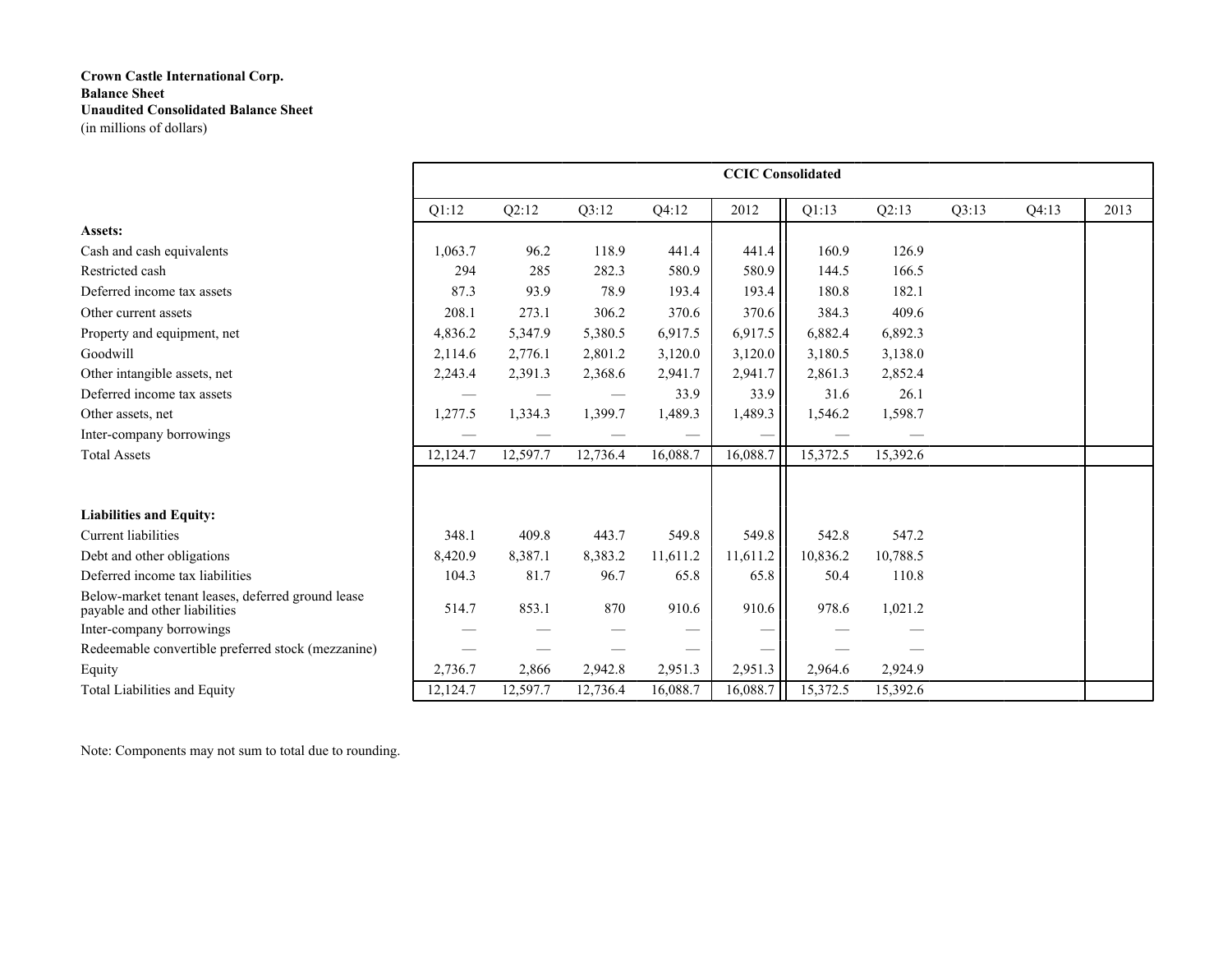|                                                                                    |          |          |                 |          | <b>CCUSA</b> |          |          |       |       |      |
|------------------------------------------------------------------------------------|----------|----------|-----------------|----------|--------------|----------|----------|-------|-------|------|
|                                                                                    | Q1:12    | Q2:12    | Q3:12           | Q4:12    | 2012         | Q1:13    | Q2:13    | Q3:13 | Q4:13 | 2013 |
| Assets:                                                                            |          |          |                 |          |              |          |          |       |       |      |
| Cash and cash equivalents                                                          | 1,043.1  | 71.8     | 108             | 405.7    | 405.7        | 136.0    | 94.6     |       |       |      |
| Restricted cash                                                                    | 294      | 285      | 282.3           | 580.9    | 580.9        | 144.5    | 166.5    |       |       |      |
| Deferred income tax assets                                                         | 87.3     | 93.9     | 78.9            | 184.6    | 184.6        | 172.9    | 175.9    |       |       |      |
| Other current assets                                                               | 167.9    | 232.4    | 264.3           | 331.2    | 331.2        | 340.5    | 363.6    |       |       |      |
| Property and equipment, net                                                        | 4,641.4  | 5,150.6  | 5,182.8         | 6,714.5  | 6,714.5      | 6,671.1  | 6,711.9  |       |       |      |
| Goodwill                                                                           | 2,113.9  | 2,775.4  | 2,800.4         | 3,116.8  | 3,116.8      | 3,173.4  | 3,130.0  |       |       |      |
| Other intangible assets, net                                                       | 2,227.9  | 2,375.8  | 2,349           | 2,915.8  | 2,915.8      | 2,835.1  | 2,826.7  |       |       |      |
| Deferred income tax assets                                                         |          |          | $\qquad \qquad$ | 1.2      | 1.2          | 1.3      | 1.3      |       |       |      |
| Other assets, net                                                                  | 1,198.8  | 1,254    | 1,315.7         | 1,397.6  | 1,397.6      | 1,451.6  | 1,512.0  |       |       |      |
| Inter-company borrowings                                                           | 299.9    | 293.3    | 288.6           | 320.8    | 320.8        | 322.2    | 292.0    |       |       |      |
| <b>Total Assets</b>                                                                | 12,074.2 | 12,532.2 | 12,670.0        | 15,969.1 | 15,969.1     | 15,248.7 | 15,274.6 |       |       |      |
|                                                                                    |          |          |                 |          |              |          |          |       |       |      |
| <b>Liabilities and Equity:</b>                                                     |          |          |                 |          |              |          |          |       |       |      |
| Current liabilities                                                                | 265.5    | 318.3    | 356.0           | 452.5    | 452.5        | 449.3    | 460.7    |       |       |      |
| Debt and other obligations                                                         | 8,420.9  | 8,387.1  | 8,383.2         | 11,611.2 | 11,611.2     | 10,836.2 | 10,788.5 |       |       |      |
| Deferred income tax liabilities                                                    | 104.3    | 81.7     | 96.7            | 65.9     | 65.9         | 50.4     | 110.8    |       |       |      |
| Below-market tenant leases, deferred ground lease<br>payable and other liabilities | 476.5    | 815.7    | 831.8           | 872.3    | 872.3        | 937.6    | 984.8    |       |       |      |
| Inter-company borrowings                                                           |          |          |                 |          |              |          |          |       |       |      |
| Redeemable convertible preferred stock (mezzanine)                                 |          |          |                 |          |              |          |          |       |       |      |
| Equity                                                                             | 2,806.9  | 2,929.4  | 3,002.3         | 2,967.2  | 2,967.2      | 2,975.2  | 2,929.8  |       |       |      |
| <b>Total Liabilities and Equity</b>                                                | 12,074.2 | 12,532.2 | 12,670.0        | 15,969.1 | 15,969.1     | 15,248.7 | 15,274.6 |       |       |      |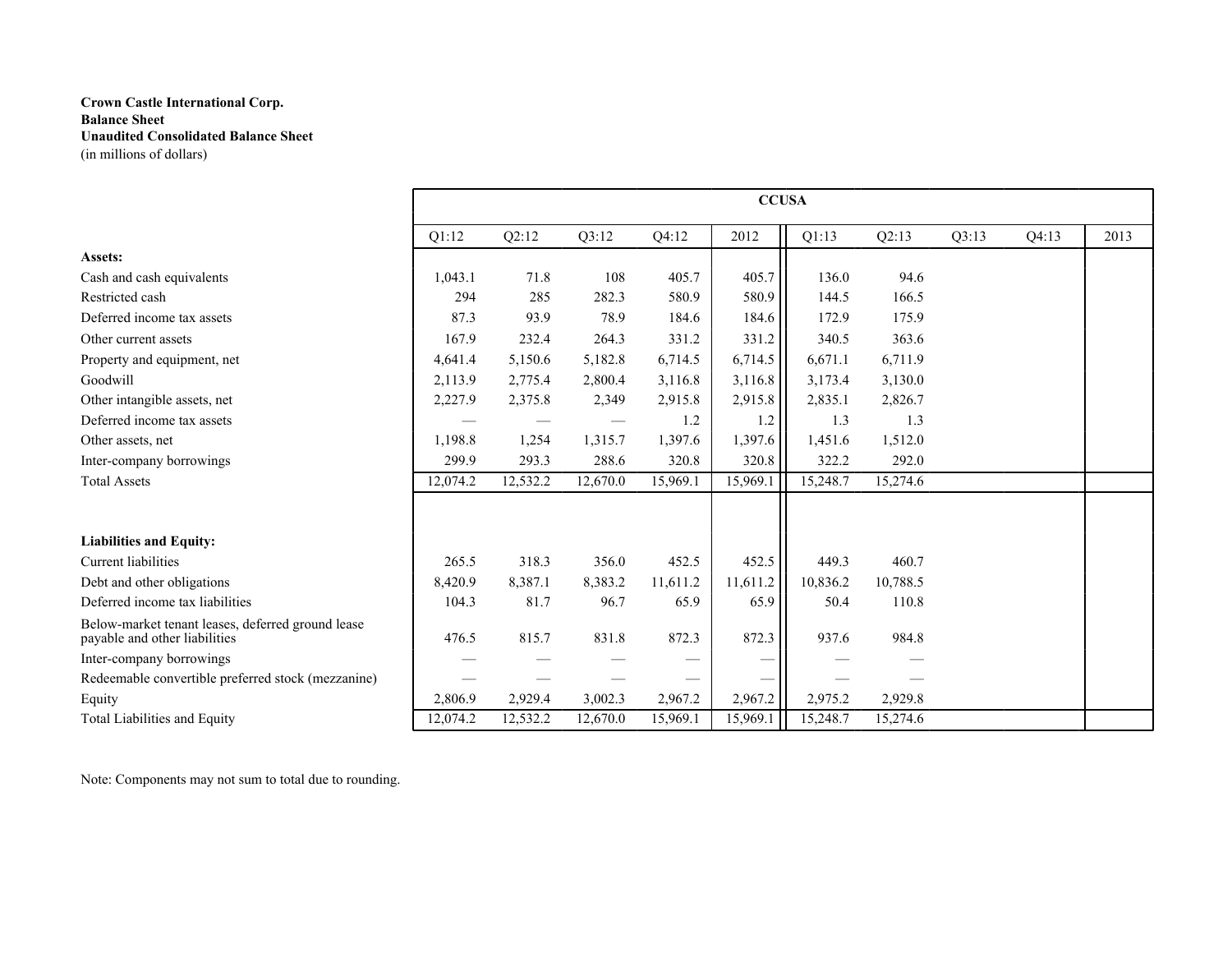|                                                                                    |        |        |                                 |                   | <b>CCAL</b>     |        |       |       |       |      |
|------------------------------------------------------------------------------------|--------|--------|---------------------------------|-------------------|-----------------|--------|-------|-------|-------|------|
|                                                                                    | Q1:12  | Q2:12  | Q3:12                           | Q4:12             | 2012            | Q1:13  | Q2:13 | Q3:13 | Q4:13 | 2013 |
| Assets:                                                                            |        |        |                                 |                   |                 |        |       |       |       |      |
| Cash and cash equivalents                                                          | 20.6   | 24.4   | 10.9                            | 35.7              | 35.7            | 24.8   | 32.3  |       |       |      |
| Restricted cash                                                                    |        |        |                                 |                   |                 |        |       |       |       |      |
| Deferred income tax assets                                                         |        |        | $\hspace{0.05cm}$               | 8.8               | 8.8             | 7.9    | 6.2   |       |       |      |
| Other current assets                                                               | 40.2   | 40.7   | 41.9                            | 39.4              | 39.4            | 43.8   | 45.9  |       |       |      |
| Property and equipment, net                                                        | 194.8  | 197.2  | 197.7                           | 203.1             | 203.1           | 211.3  | 180.3 |       |       |      |
| Goodwill                                                                           | 0.7    | 0.7    | 0.7                             | 3.1               | 3.1             | 7.1    | 8.0   |       |       |      |
| Other intangible assets, net                                                       | 15.5   | 15.5   | 19.7                            | 25.9              | 25.9            | 26.2   | 25.7  |       |       |      |
| Deferred income tax assets                                                         |        |        | $\hspace{0.1mm}-\hspace{0.1mm}$ | 32.7              | 32.7            | 30.3   | 24.8  |       |       |      |
| Other assets, net                                                                  | 78.7   | 80.2   | 83.9                            | 91.7              | 91.7            | 94.6   | 86.7  |       |       |      |
| Inter-company borrowings                                                           |        |        |                                 |                   |                 |        |       |       |       |      |
| <b>Total Assets</b>                                                                | 350.4  | 358.7  | 355                             | 440.4             | 440.4           | 446.0  | 410.0 |       |       |      |
|                                                                                    |        |        |                                 |                   |                 |        |       |       |       |      |
| <b>Liabilities and Equity:</b>                                                     |        |        |                                 |                   |                 |        |       |       |       |      |
| <b>Current liabilities</b>                                                         | 82.6   | 91.5   | 87.7                            | 97.3              | 97.3            | 93.5   | 86.5  |       |       |      |
| Debt and other obligations                                                         |        |        |                                 |                   |                 |        |       |       |       |      |
| Deferred income tax liabilities                                                    |        |        |                                 |                   | –               |        |       |       |       |      |
| Below-market tenant leases, deferred ground lease<br>payable and other liabilities | 38.2   | 37.4   | 38.2                            | 38.3              | 38.3            | 40.9   | 36.4  |       |       |      |
| Inter-company borrowings                                                           | 299.9  | 293.3  | 288.6                           | 320.8             | 320.8           | 322.2  | 292.0 |       |       |      |
| Redeemable convertible preferred stock (mezzanine)                                 |        |        |                                 | $\hspace{0.05cm}$ | $\qquad \qquad$ |        |       |       |       |      |
| Equity                                                                             | (70.2) | (63.4) | (59.5)                          | (16.0)            | (16.0)          | (10.6) | (4.9) |       |       |      |
| Total Liabilities and Equity                                                       | 350.4  | 358.7  | 355                             | 440.4             | 440.4           | 446.0  | 410.0 |       |       |      |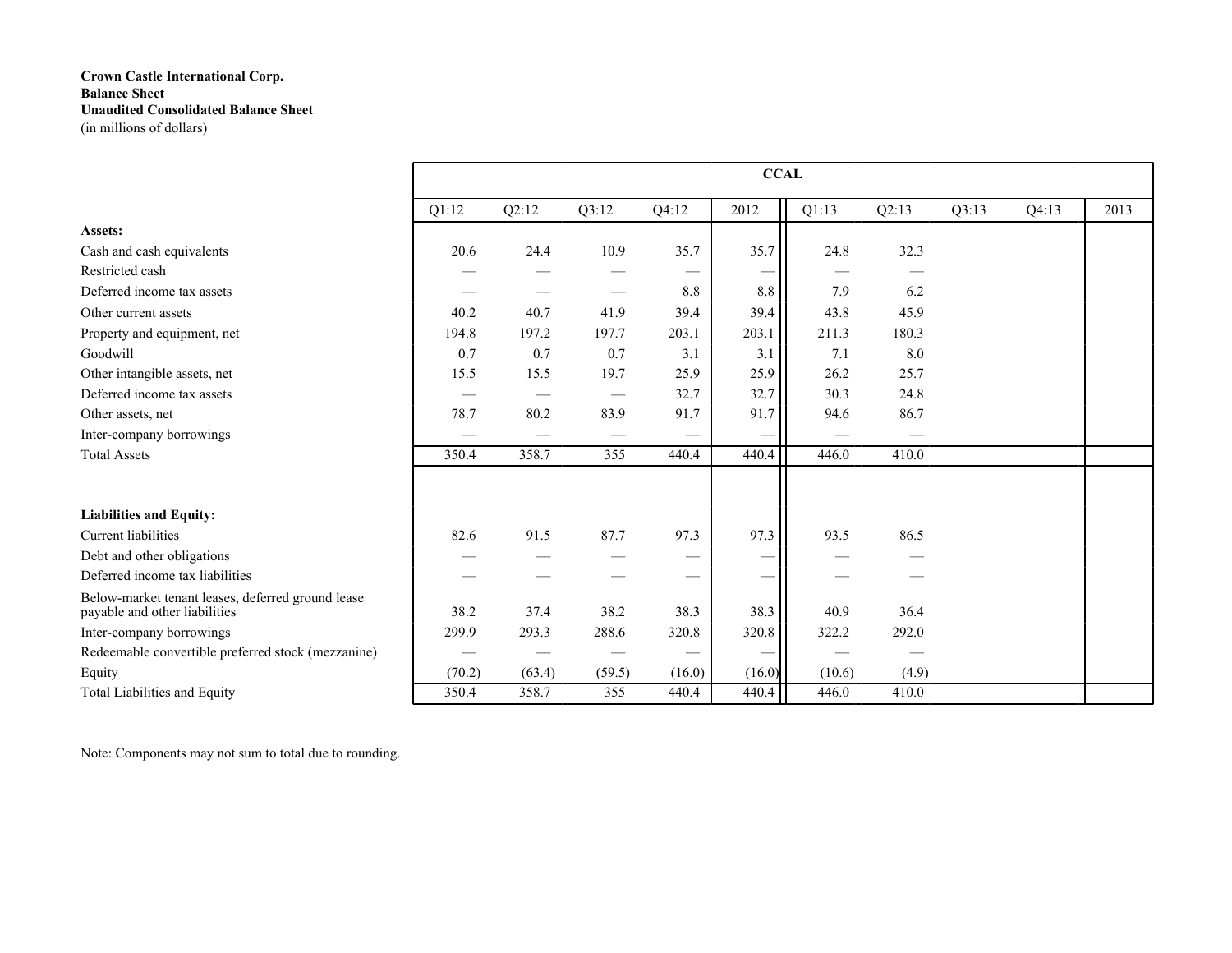|                                                                                    |         |         |         |         | <b>Eliminations</b> |         |         |       |       |      |
|------------------------------------------------------------------------------------|---------|---------|---------|---------|---------------------|---------|---------|-------|-------|------|
|                                                                                    | Q1:12   | Q2:12   | Q3:12   | Q4:12   | 2012                | Q1:13   | Q2:13   | Q3:13 | Q4:13 | 2013 |
| Assets:                                                                            |         |         |         |         |                     |         |         |       |       |      |
| Cash and cash equivalents                                                          |         |         |         |         |                     |         |         |       |       |      |
| Restricted cash                                                                    |         |         |         |         |                     |         |         |       |       |      |
| Deferred income tax assets                                                         |         |         |         |         |                     |         |         |       |       |      |
| Other current assets                                                               |         |         |         |         |                     |         |         |       |       |      |
| Property and equipment, net                                                        |         |         |         |         |                     |         |         |       |       |      |
| Goodwill                                                                           |         |         |         |         |                     |         |         |       |       |      |
| Other intangible assets, net                                                       |         |         |         |         | -                   |         |         |       |       |      |
| Deferred income tax assets                                                         |         |         |         |         |                     |         |         |       |       |      |
| Other assets, net                                                                  |         |         |         |         |                     |         |         |       |       |      |
| Inter-company borrowings                                                           | (299.9) | (293.3) | (288.6) | (320.8) | (320.8)             | (322.2) | (292.0) |       |       |      |
| <b>Total Assets</b>                                                                | (299.9) | (293.3) | (288.6) | (320.8) | (320.8)             | (322.2) | (292.0) |       |       |      |
|                                                                                    |         |         |         |         |                     |         |         |       |       |      |
| <b>Liabilities and Equity:</b>                                                     |         |         |         |         |                     |         |         |       |       |      |
| <b>Current</b> liabilities                                                         |         |         |         |         |                     |         |         |       |       |      |
| Debt and other obligations                                                         |         |         |         |         |                     |         |         |       |       |      |
| Deferred income tax liabilities                                                    |         |         |         |         | _                   |         |         |       |       |      |
| Below-market tenant leases, deferred ground lease<br>payable and other liabilities |         |         |         |         |                     |         |         |       |       |      |
| Inter-company borrowings                                                           | (299.9) | (293.3) | (288.6) | (320.8) | (320.8)             | (322.2) | (292.0) |       |       |      |
| Redeemable convertible preferred stock (mezzanine)                                 |         |         |         |         |                     |         |         |       |       |      |
| Equity                                                                             |         |         |         |         |                     |         |         |       |       |      |
| Total Liabilities and Equity                                                       | (299.9) | (293.3) | (288.6) | (320.8) | (320.8)             | (322.2) | (292.0) |       |       |      |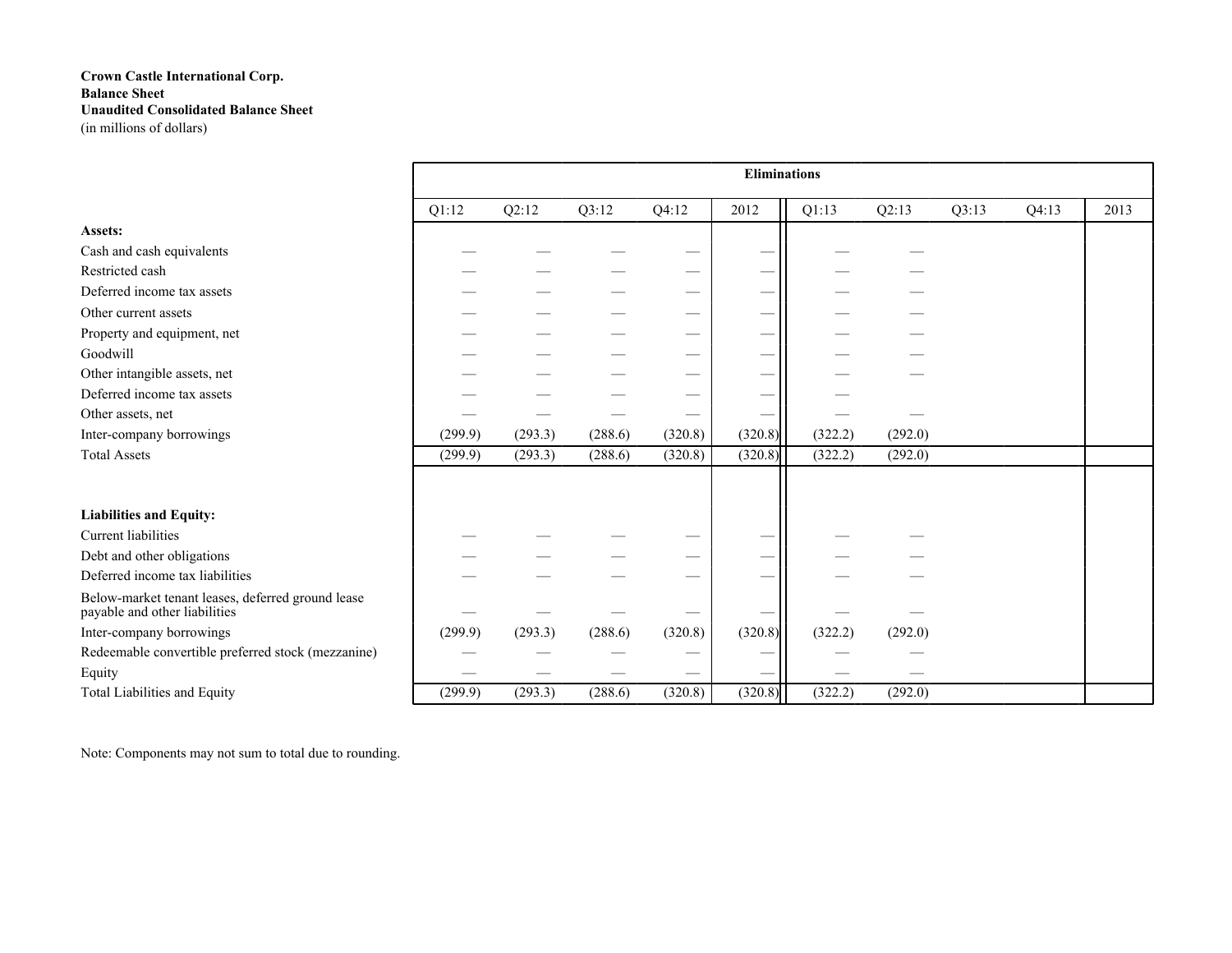#### **Crown Castle International Corp. Selected Financial Debt Covenants**

### **Crown Castle Operating Company Credit Facilities**

*Total Net Leverage Ratio(1)*

Limited to 6.00x or less with step-down to 5.50x or less in March 2014

*Consolidated Interest Coverage Ratio(2)* Limited to 2.50x or higher

#### **Senior Secured Tower Revenue Notes, Series 2010-1, Series 2010-2, Series 2010-3, Series 2010-4, Series 2010-5, and Series 2010-6(3)**

*Cash Trap Condition:*

At the Issuer level - Exists if Debt Service Coverage Ratio falls below 1.75x

*Amortization Period:* At the Issuer level - Exists if Debt Service Coverage Ratio falls below 1.45x

#### **Senior Secured Notes, Series 2009-1(3)**

#### *Cash Trap Condition:*

At the Issuer level - Exists if Debt Service Coverage Ratio falls below 1.30x

*Amortization Period:*

At the Issuer level - Exists if Debt Service Coverage Ratio falls below 1.15x

**Secured Wireless Site Contract Revenue Notes, Series 2010-1(3)(4)**

*Cash Trap Condition:*

At the Issuer level - Exists if Debt Service Coverage Ratio falls below 1.30x

*Amortization Period:*

At the Issuer level - Exists if Debt Service Coverage Ratio falls below 1.15x At the Issuer level - Exists if Non-Performing Wireless Site Contract Ratio rises above 10%

#### **Definition of Terms:**

(4) Non-Performing Wireless Site Contract Ratio: NPV of Non-Performing Wireless Site Contracts

(1) Total Net Leverage Ratio: Total Indebtedness Less Unrestricted Cash Last Quarter Annualized Consolidated Adjusted EBITDA

(2) Consolidated Interest Coverage Ratio: Last Quarter Annualized Consolidated Adjusted EBITDA Forward Twelve Months Cash Interest Payments

(3) Senior Secured Notes Debt Service Coverage Ratio: Trailing Twelve Months Consolidated Net Cash Flow of Asset Entities Forward Twelve Months Cash Interest Payments on the Notes of the Asset Entities

NPV of Issuer Level Assets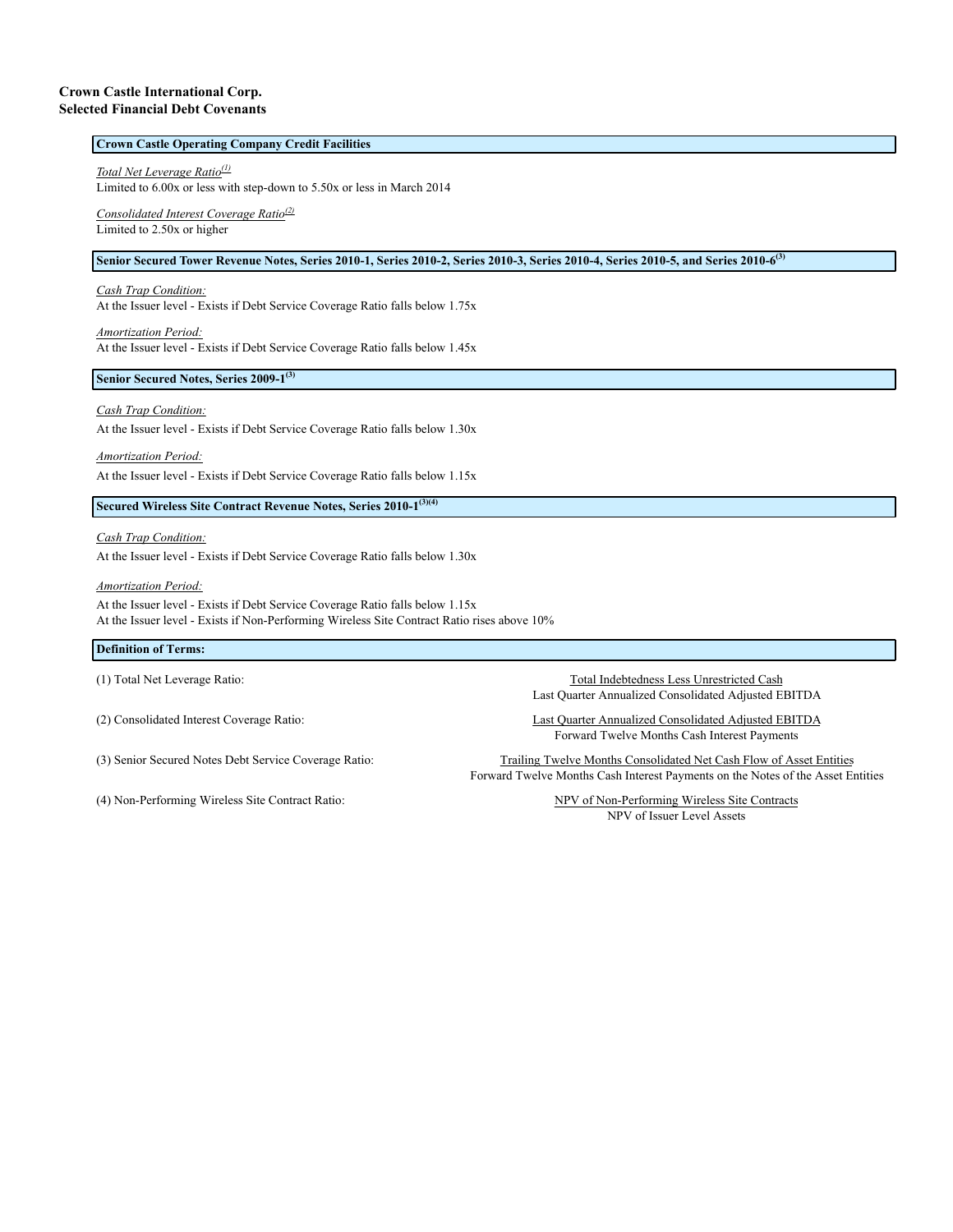### **Crown Castle International Corp. Long-Term Debt & Preferred Stock Summary Unaudited (in millions of dollars)**

|                                                                  |         |         |                          | <b>CCIC</b> Consolidated        |          |                                   |       |       |
|------------------------------------------------------------------|---------|---------|--------------------------|---------------------------------|----------|-----------------------------------|-------|-------|
|                                                                  | Q1:12   | Q2:12   | Q3:12                    | Q4:12                           | Q1:13    | Q2:13                             | O3:13 | Q4:13 |
| Crown Castle Operating Company Revolving Credit Facility         |         |         |                          |                                 |          |                                   |       |       |
| 2012 Crown Castle Operating Company Revolving Credit Facility    |         |         |                          | 1,253.0                         | 1,088.0  | 1,046.0                           |       |       |
| 2007 Crown Castle Operating Company Term Loan                    |         |         |                          |                                 |          |                                   |       |       |
| Term Loan A                                                      | 495.0   | 493.8   | 487.5                    | 481.3                           | 475.0    | 468.8                             |       |       |
| Term Loan B                                                      | 1,596.0 | 1,592.0 | 1,588.0                  | 1,584.0                         | 1,580.0  | 1,576.0                           |       |       |
| <b>Total Bank Debt</b>                                           | 2,091.0 | 2,085.8 | 2,075.5                  | 3,318.3                         | 3,143.0  | 3,090.8                           |       |       |
| Senior Secured Tower Revenue Notes, Series 2010-1-2010-3         | 1,900.0 | 1,900.0 | 1,900.0                  | 1,900.0                         | 1,900.0  | 1,900.0                           |       |       |
| Senior Secured Tower Revenue Notes, Series 2010-4-2010-6         | 1,550.0 | 1,550.0 | 1,550.0                  | 1,550.0                         | 1,550.0  | 1,550.0                           |       |       |
| Senior Secured Tower Revenue Notes, Series 2009-1                | 212.0   | 207.5   | 203.0                    | 198.5                           | 193.8    | 189.1                             |       |       |
| WCP Secured Wireless Site Contracts Revenue Notes, Series 2010-1 | 334.6   | 331.7   | 328.8                    | 307.7                           | 302.5    | 297.1                             |       |       |
| <b>Total Securitized Debt</b>                                    | 3,996.6 | 3,989.2 | 3,981.8                  | 3,956.2                         | 3,946.3  | 3,936.2                           |       |       |
| 7.75% Senior Secured Notes due 2017                              | 959.2   | 945.8   | 946.7                    | 291.4                           |          |                                   |       |       |
| 9% Senior Notes due 2015                                         | 815.9   | 789.3   | 792.7                    | 304.7                           |          |                                   |       |       |
| 7.5% Senior Notes due 2013                                       | 51.0    | 0.1     |                          | $\hspace{0.1mm}-\hspace{0.1mm}$ |          |                                   |       |       |
| 7.125% Senior Notes due 2019                                     | 498.0   | 498.0   | 498.2                    | 498.1                           | 498.2    | 498.2                             |       |       |
| 5.25% Senior Notes                                               |         |         |                          | 1,650.0                         | 1,650.0  | 1,650.0                           |       |       |
| 2012 Secured Notes                                               |         |         |                          | 1,500.0                         | 1,500.0  | 1,500.0                           |       |       |
| <b>Total Bonds</b>                                               | 2,324.1 | 2,233.2 | 2,237.6                  | 4,244.2                         | 3,648.2  | 3,648.2                           |       |       |
| Capital leases and Other Obligations                             | 60.2    | 79.0    | 88.4                     | 92.6                            | 98.7     | 113.3                             |       |       |
| <b>Other Long-Term Obligations</b>                               | 60.2    | 79.0    | 88.4                     | 92.6                            | 98.7     | 113.3                             |       |       |
|                                                                  |         |         |                          |                                 |          |                                   |       |       |
| <b>Debt and Other Long-Term Obligations</b>                      | 8,371.9 | 8,387.1 | 8,383.2                  | 11,611.3                        | 10,836.2 | 10,788.5                          |       |       |
| Redeemable Convertible Preferred Stock                           |         |         |                          |                                 |          |                                   |       |       |
| <b>Total Preferred Stock</b>                                     |         |         | $\overline{\phantom{0}}$ | $\overbrace{\phantom{13333}}$   |          | $\overbrace{\phantom{123221111}}$ |       |       |
|                                                                  |         |         |                          |                                 |          |                                   |       |       |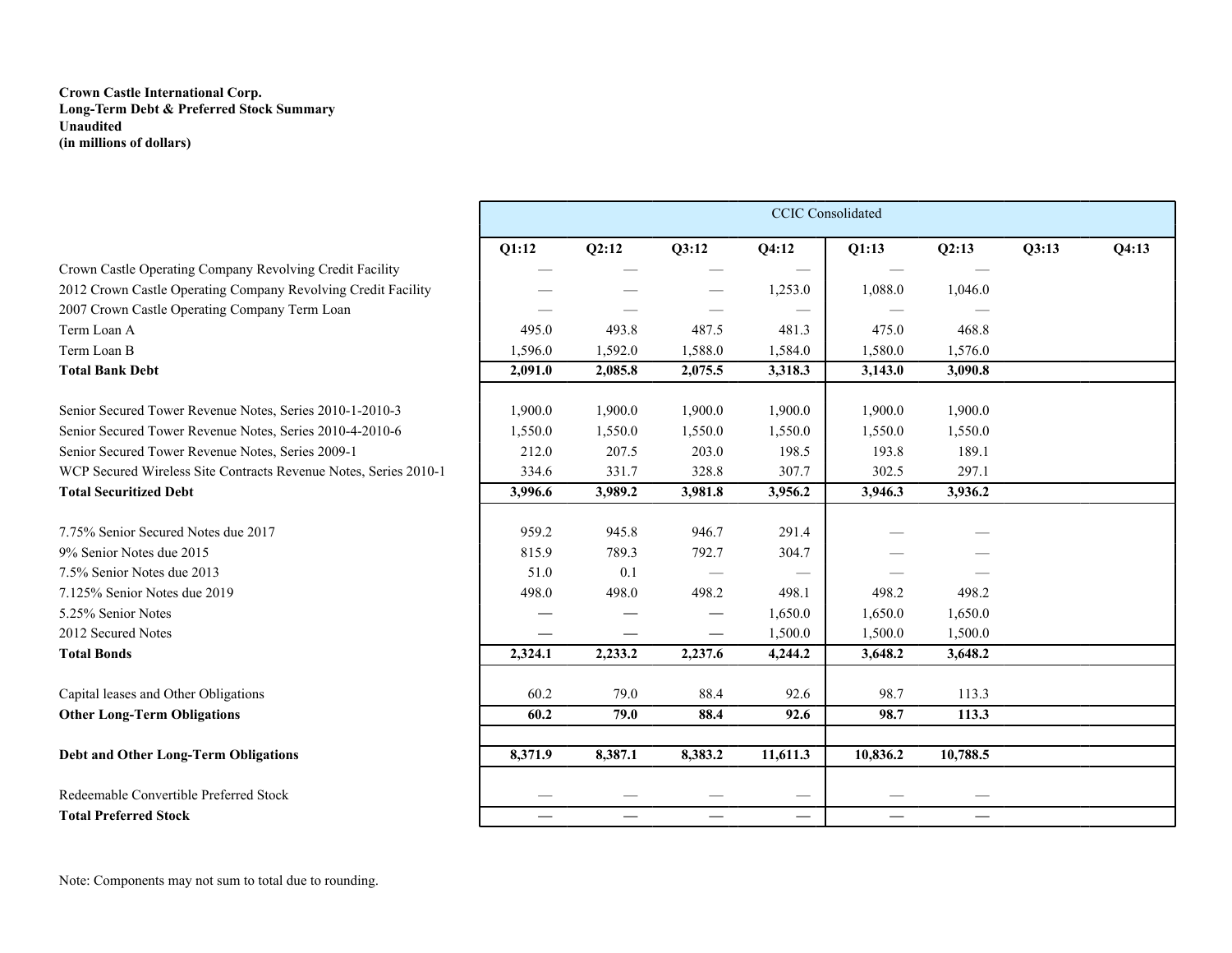## **Crown Castle International Corp. Debt Detail as of June 30, 2013 Unaudited (in millions of dollars)**

| <b>ISSUE</b>                                                                    |    | Face Amount | <b>Final Maturity</b> | <b>Interest Payment Dates</b> |
|---------------------------------------------------------------------------------|----|-------------|-----------------------|-------------------------------|
| Revolver                                                                        |    | 1,046.0     | January 2017          | Various                       |
| Term Loan A                                                                     |    | 468.8       | January 2017          | Various                       |
| Term Loan B                                                                     |    | 1,576.1     | January 2019          | Various                       |
| 7.125% Senior Notes Due 2019                                                    |    | 500.0       | November 2019         | May $1/Nov. 1$                |
| 5.25% Senior Notes                                                              |    | 1,649.9     | January 2023          | January 15/July 15            |
| 2012 Secured Notes $^{(1)}$                                                     |    | 1,500.0     | 2017/2023             | Various                       |
| Senior Secured Notes, Series 2009-1 <sup>(2)</sup>                              |    | 189.1       | Various               | Monthly                       |
| Senior Secured Tower Revenue Notes, Series 2010-1-2010-3 <sup>(3)</sup>         |    | 1,900.0     | Various               | Monthly                       |
| Senior Secured Tower Revenue Notes, Series 2010-4-2010-6 <sup>(4)</sup>         |    | 1,550.0     | Various               | Monthly                       |
| WCP Secured Wireless Site Contracts Revenue Notes, Series 2010-1 <sup>(5)</sup> |    | 287.4       | November 2040         | Monthly                       |
| Capital Leases and Other Obligations                                            |    | 113.3       | Various               | Various                       |
| <b>Total Debt</b>                                                               | J. | 10,780.6    |                       |                               |

 (1) The 2012 Secured Notes consist of (1) \$500 million aggregate principal amount due 2017 with interest payments due on June 15 and December 15 and (2) \$1.0 billion aggregate principal amount due 2023 with interest payments due on April 15 and October 15.

 (2) The 2009 Securitized Notes consist of \$119.1 million of principal as of June 30, 2013 that amortizes during the period beginning January 2010 and ending in 2019, and \$70.0 million of principal that amortizes during the period beginning in 2019 and ending in 2029

 (3) The Senior Secured Tower Revenue Notes, Series 2010-1, 2010-2, and 2010-3 have principal amounts of \$300.0 million, \$350.0 million, and \$1,250.0 million with anticipated repayment dates of 2015, 2017, and 2020, respectively

 (4) The Senior Secured Tower Revenue Notes, Series 2010-4, 2010-5, and 2010-6 have principal amounts of \$250.0 million, \$300.0 million and \$1,000.0 million with anticipated repayment dates of 2015, 2017 and 2020, respectively

(5) The WCP Secured Wireless Site Contracts Revenue Notes, Series 2010-1 ("WCP Securitized Notes") were assumed in connection with the WCP acquisition. If WCP Securitized Notes are not repaid in full by their anticipated repayment dates in 2015, the applicable interest rate increases by an additional approximately 5% per annum. If the WCP Securitized Notes are not repaid in full by their rapid amortization date of 2017 monthly principal payments commence.